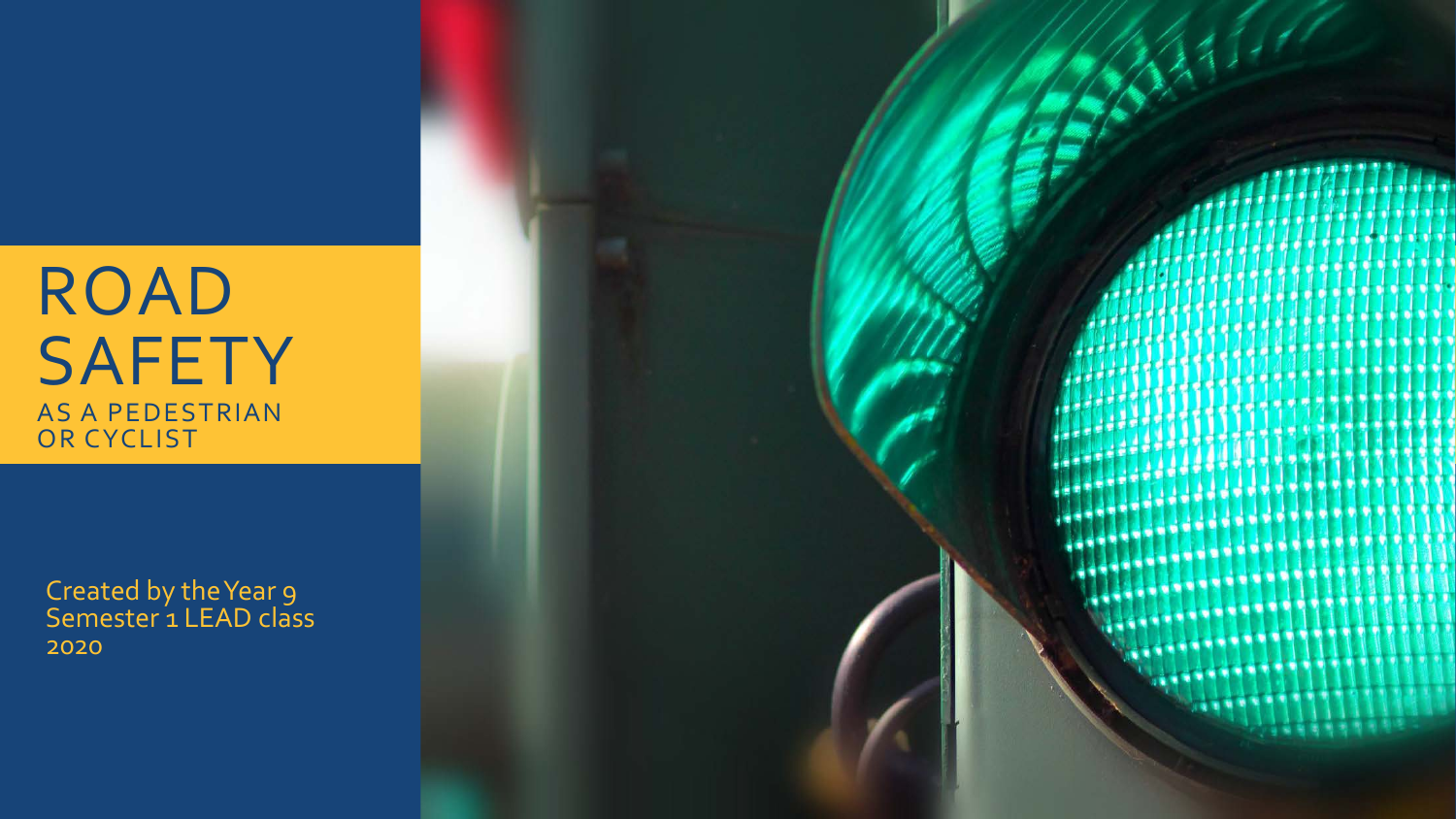### DYLAN'S STORY

In March 2020, Dylan Briggs was riding home from school, when he was hit by a car and tragically lost his life. Dylan was a normal high school student, no different from you.

He is one of 156 Australian pedestrians that have been killed between April 2019 –April 2020.

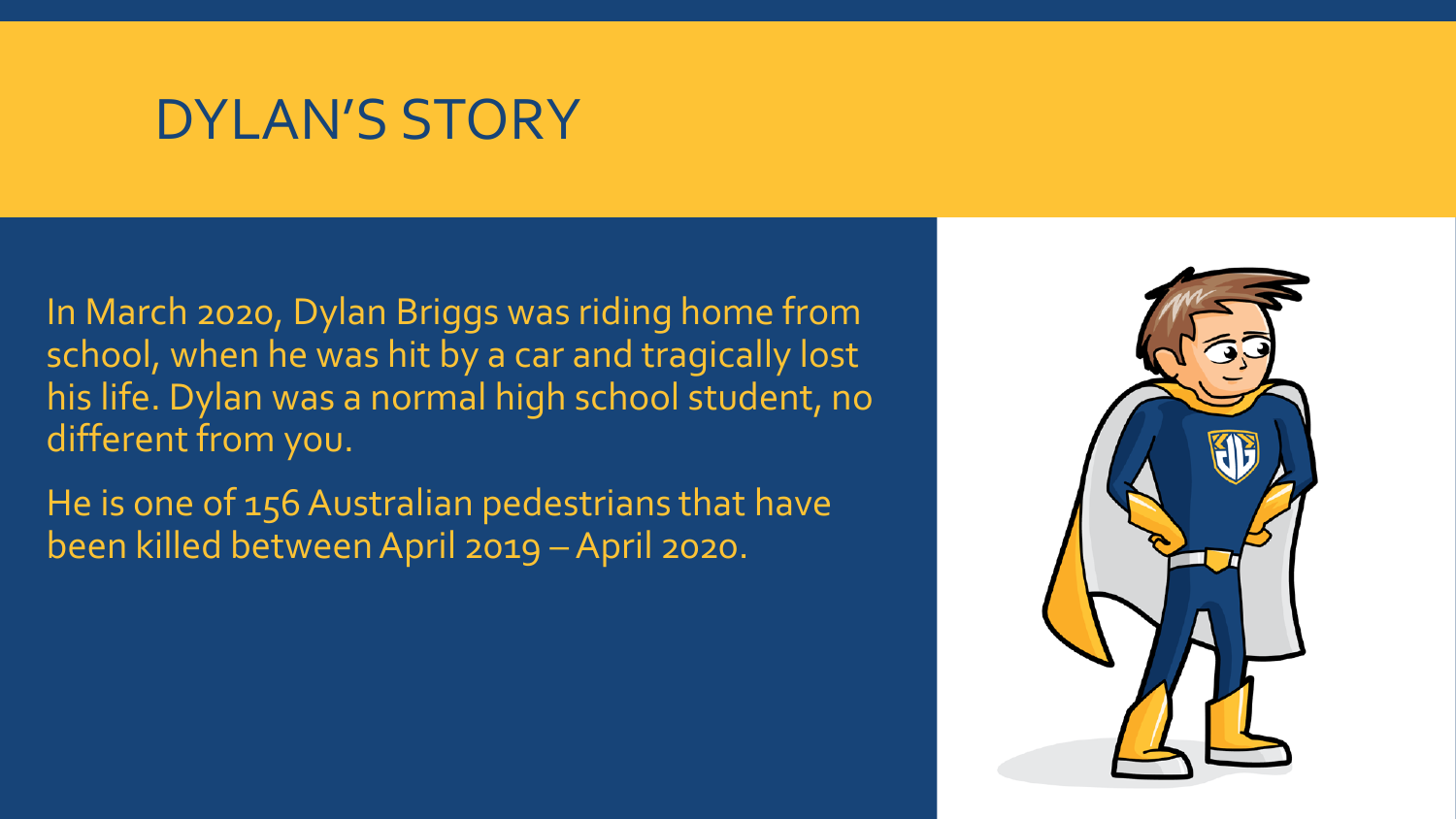# DO YOU KNOW ANYONE WHO HAS BEEN IMPACTED BY ROAD SAFETY?



- **Please only share if you feel comfortable doing so.**
- What situation were they in?
- How did it happen?
- Could anything have prevented it from happening?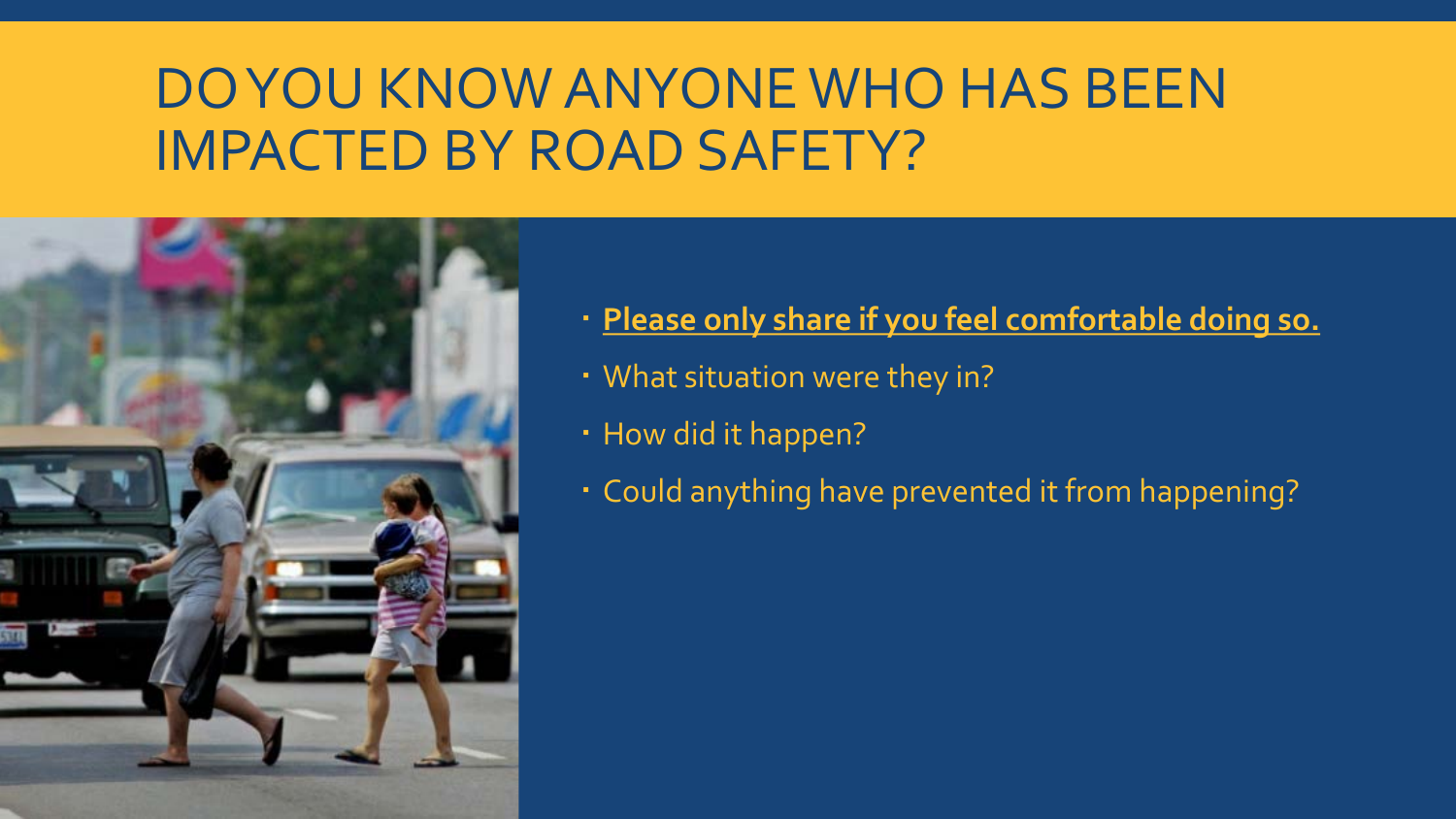# ABOUT THE LOGO

The logo and emblem will be synonymous to Dylan being "on watch"....looking out for everyone's safety.

The design of the character was modelled on an actual photo of him, (hair colour, face shape).

Dylan loved Marvel and DC characters (particularly "The Flash"). His mum wanted Dylan's legacy to be associated with him being a superhero. His last gift was one of organ donation, through that he has saved lives.

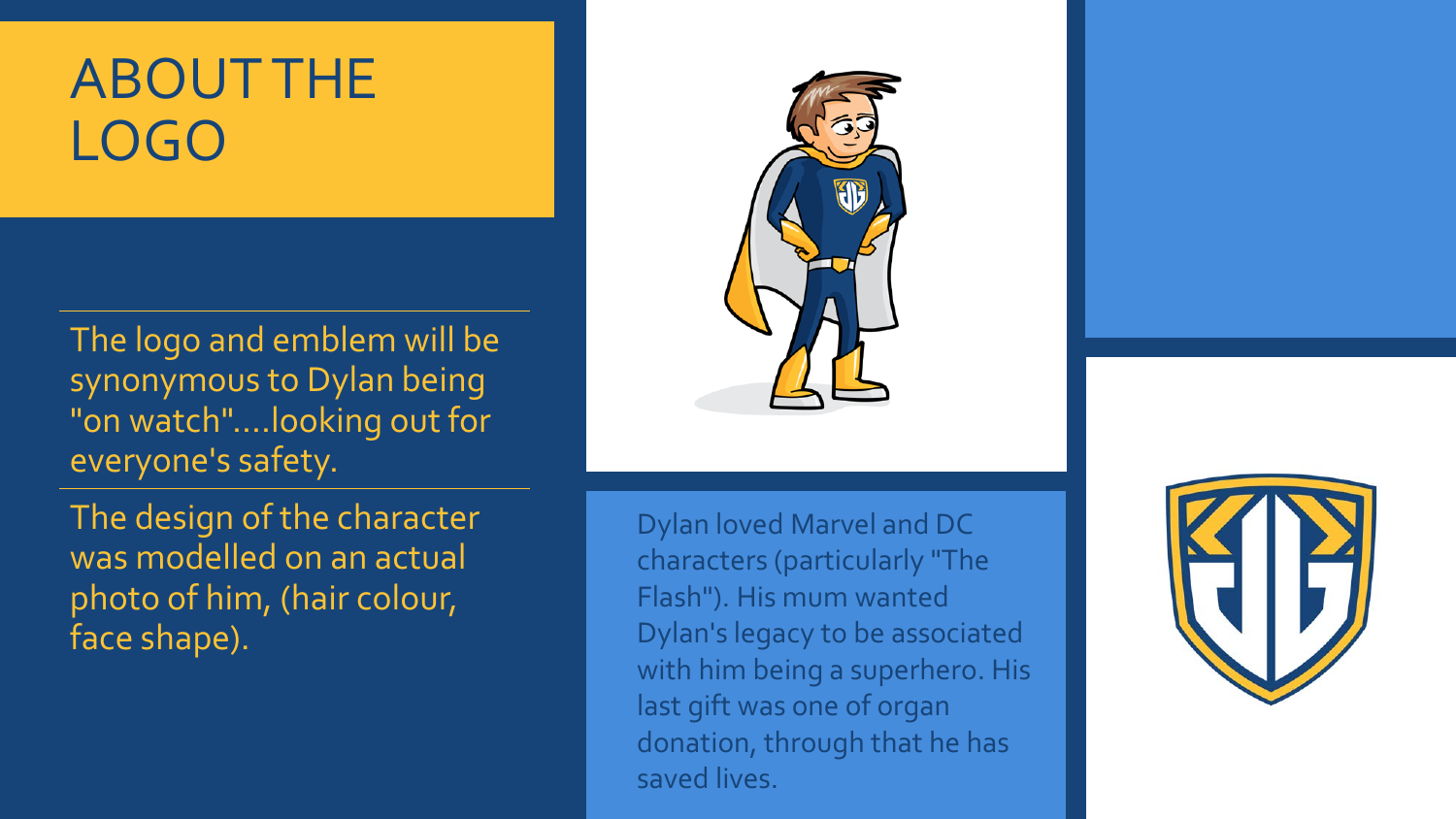#### **STATISTICS**

- 2,217 pedestrians have been killed since 2008, along with 477 cyclists, making a total of 2,694 non-motorist road deaths. That's about 104 times the amount of students in one class.
- More than 30% of pedestrians killed have a blood alcohol content rating of 0.05 or higher, majority of which were above 0.15
- . In Victoria between the years of 2003-2012, on average 47 pedestrians were killed and 690 were severely injured **annually**. 10% were 14 years old or under.
- . In 2018, 37 pedestrian lives were lost in Victoria. 32 of those were in the Melbourne metropolitan area.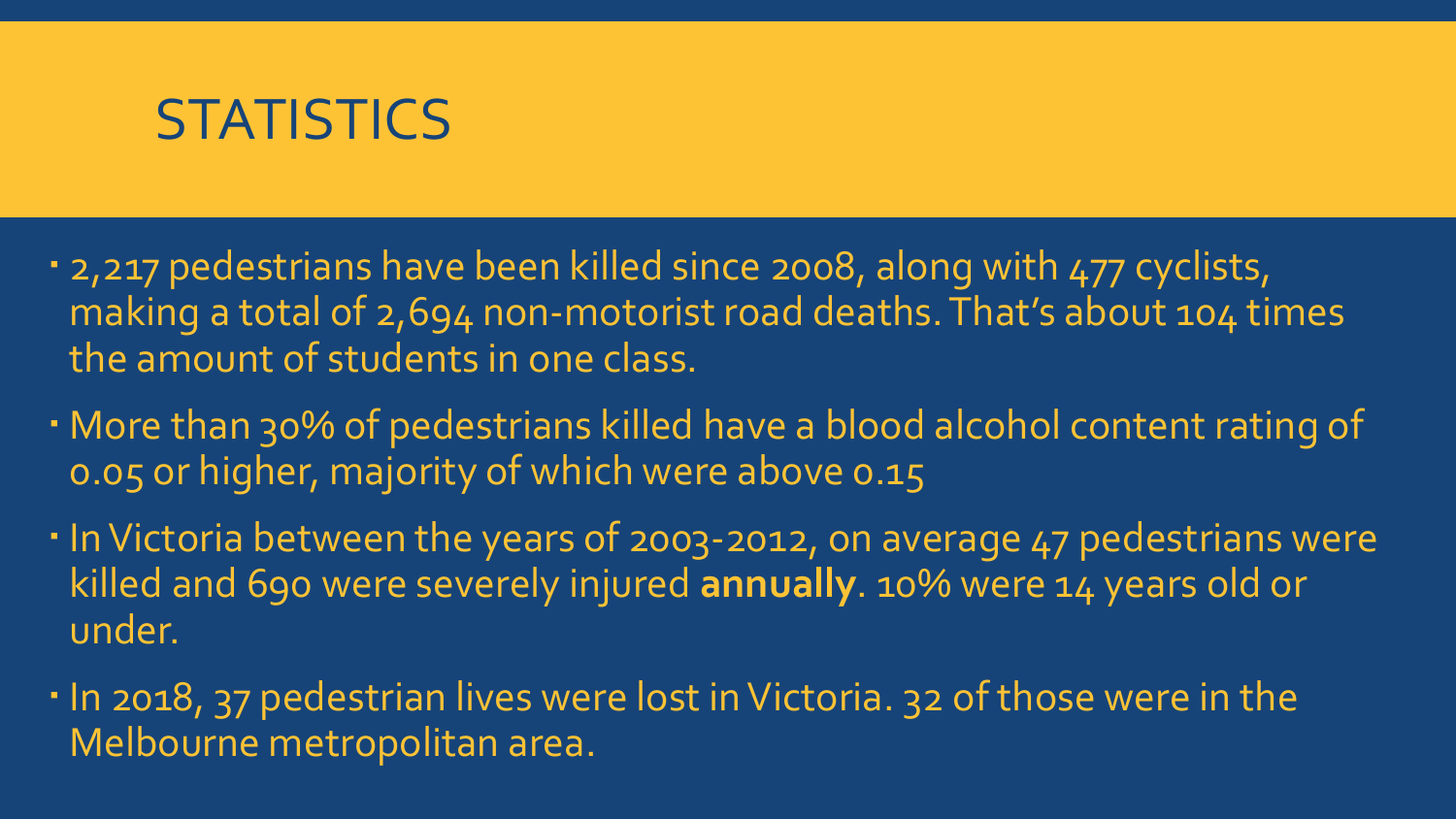#### WHAT IS AN ACCEPTABLE NUMBER OF DEATHS?

After watching this video, how do you feel about road safety?

Do we need to be doing more about this?

How do you think you can help to get the number towards zero?

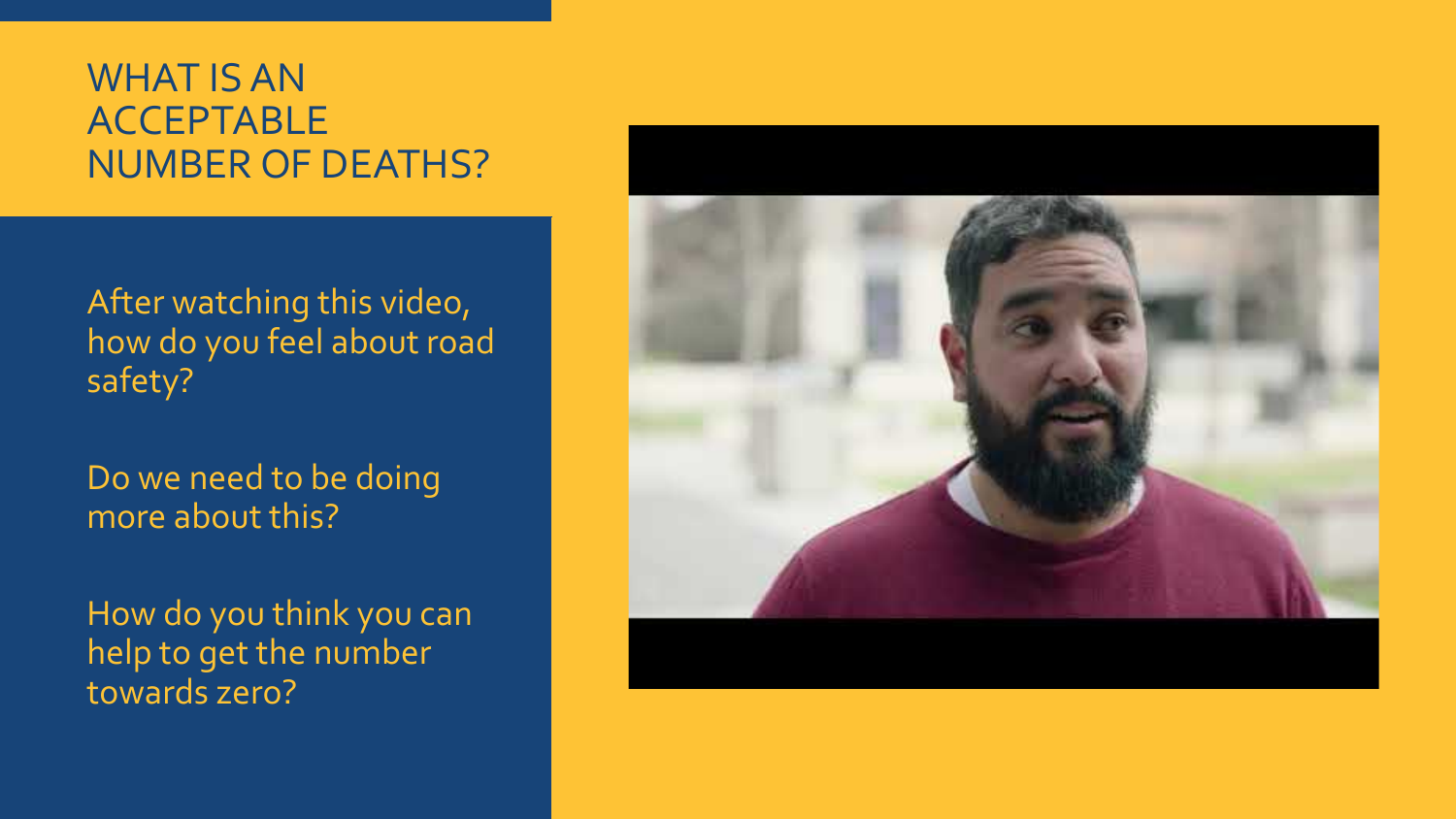### TIPS FOR BEING A SAFE PEDESTRIAN

- Cross roads, railway and tram tracks at designated crossings (pedestrian crossings, traffic signals or pedestrian refuges) wherever possible.
- If there is no crossing within eyesight, cross by the shortest and safest route.
- At railway level crossings, wait for the boom to rise, warning lights to stop flashing and bells to stop before crossing – a second train may be approaching.
- Stay alert wearing headphones and using a mobile phone will reduce awareness of what is happening around you.
- Always walk on footpaths or nature strips where possible.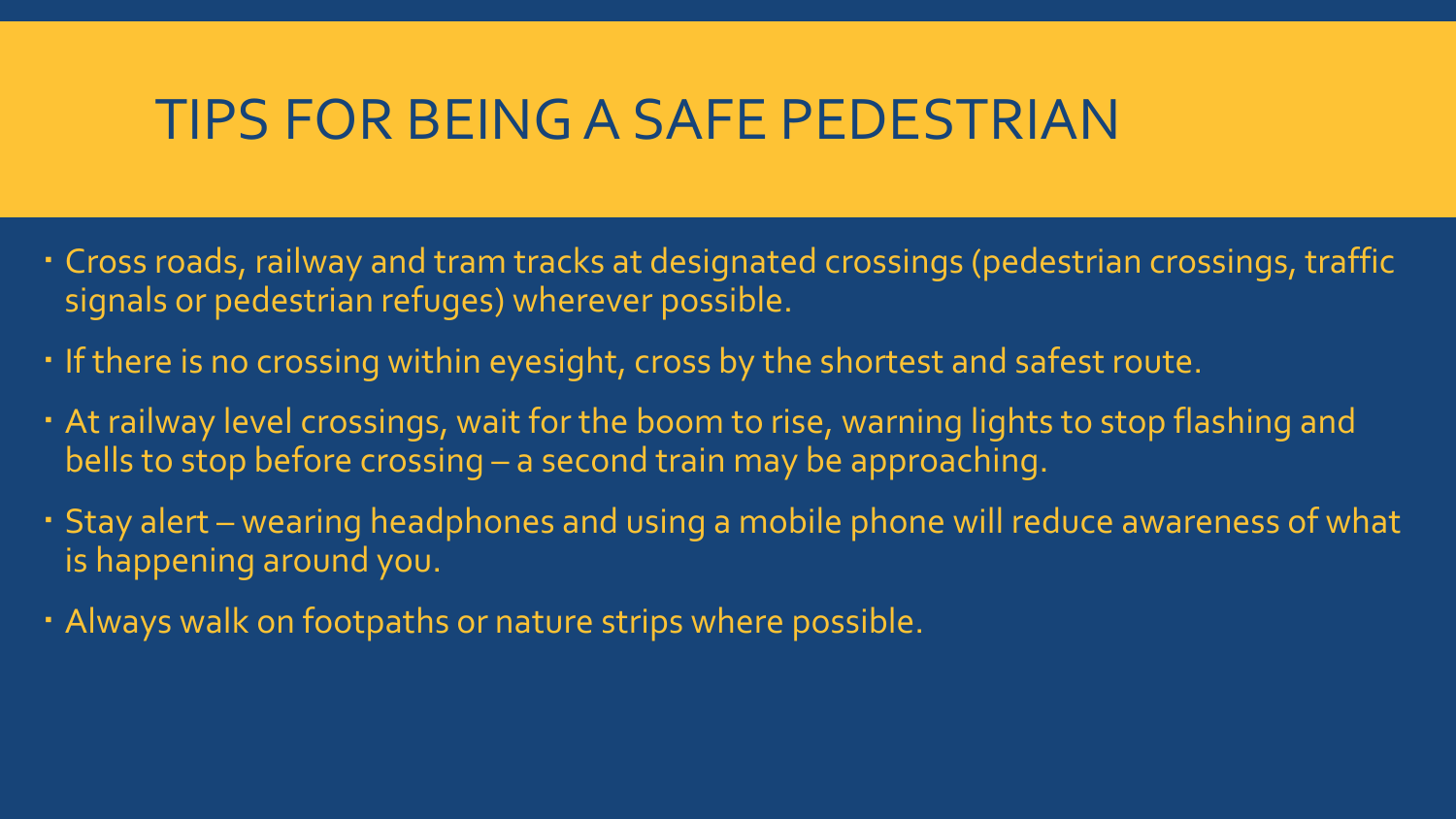### TIPS FOR BEING A SAFE PEDESTRIAN

- If there is no footpath or nature strip, walk so you're facing oncoming traffic.
- Never walk along tram or railway tracks.
- I If walking somewhere dark, carry a torch so you can still see the ground when confronted with headlight glare.
- Be very cautious of traffic near crests of hills and curves. If a vehicle is approaching, make sure you have a safe escape available and be ready to use it.
- **Never assume a driver has seen you.**